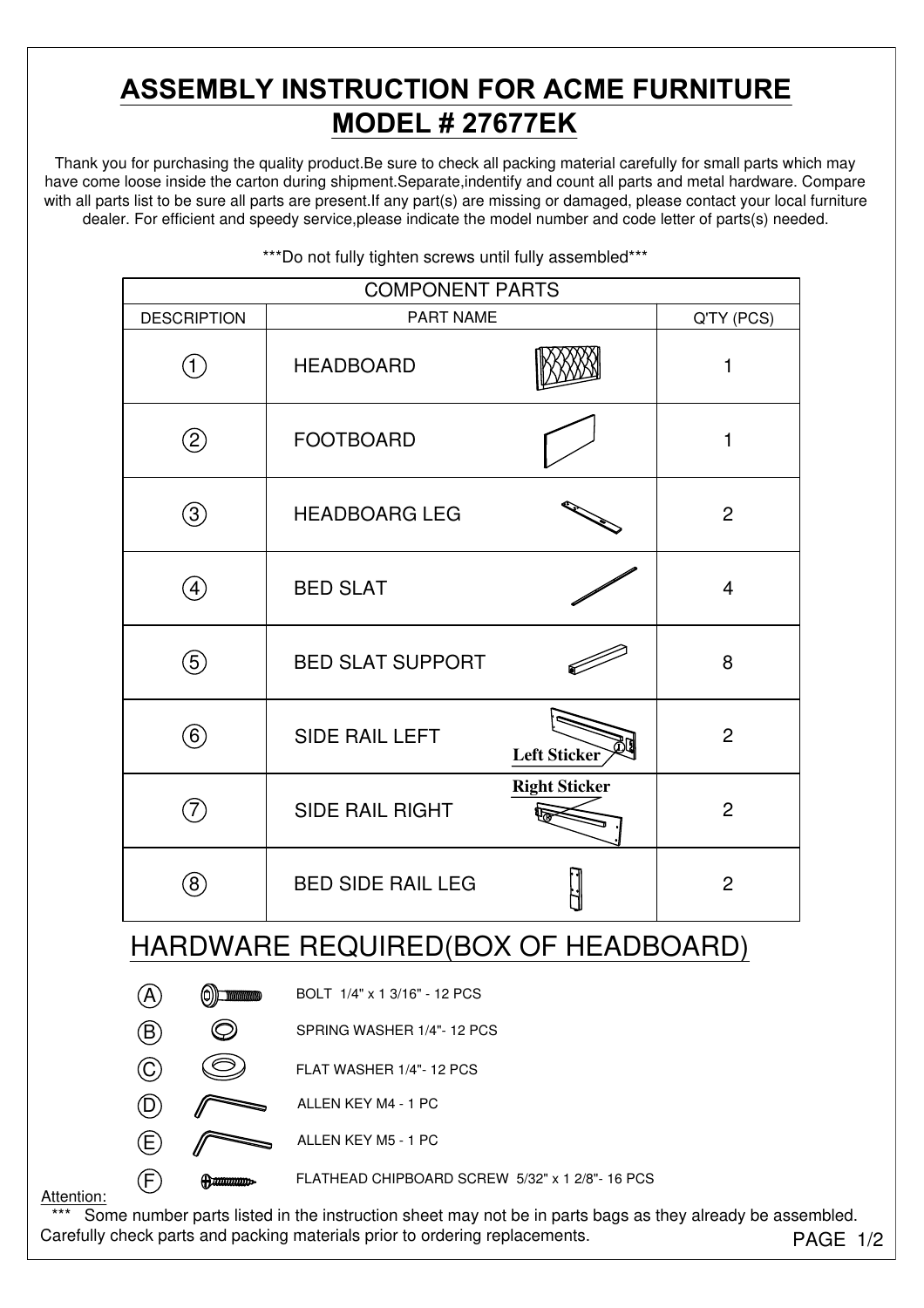### **How to assemble:**

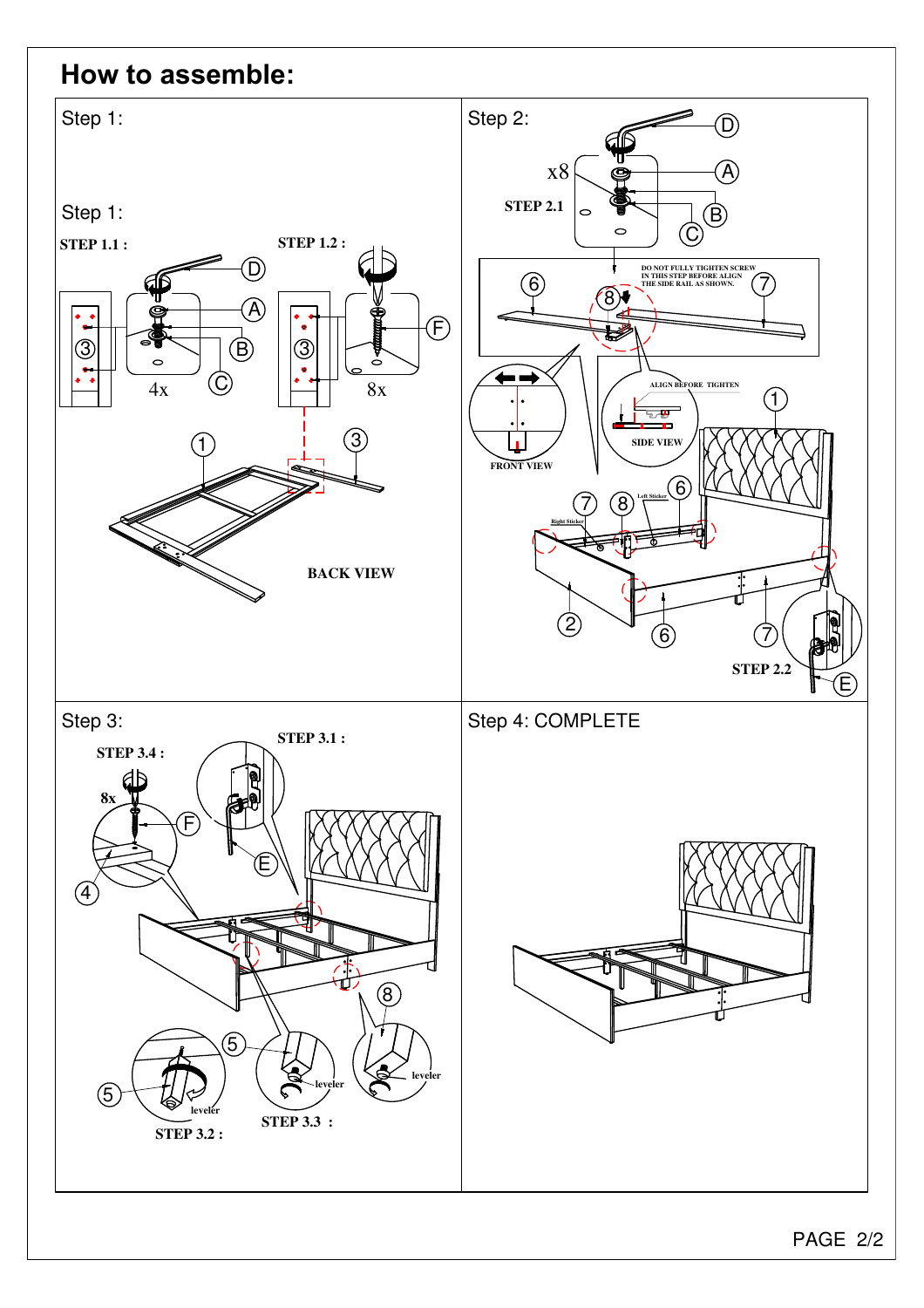## **ASSEMBLY INSTRUCTION FOR ACME FURNITURE MODEL # 27667EK-HF /27668EK-R/27669EK-DRW**

Thank you for purchasing the quality product.Be sure to check all packing material carefully for small parts which may have come loose inside the carton during shipment.Separate,indentify and count all parts and metal hardware. Compare with all parts list to be sure all parts are present. If any part(s) are missing or damaged, please contact your local furniture dealer. For efficient and speedy service,please indicate the model number and code letter of parts(s) needed.

| <b>COMPONENT PARTS</b> |                         |  |                |  |
|------------------------|-------------------------|--|----------------|--|
| <b>DESCRIPTION</b>     | <b>PART NAME</b>        |  | Q'TY (PCS)     |  |
| (1)                    | <b>HEADBOARD</b>        |  | 1              |  |
| $\circled{2}$          | <b>FOOTBOARD</b>        |  | 1              |  |
| $\circledS$            | <b>HEADBOARG LEG</b>    |  | 2              |  |
| $\left( 4\right)$      | <b>SIDE RAIL</b>        |  | 2              |  |
| $\circledS$            | <b>BED SLAT A</b>       |  | 3              |  |
| $^\copyright$          | <b>BED SLAT B</b>       |  | 2              |  |
| 7,                     | <b>CONCEALED PANEL</b>  |  | 6              |  |
| $\left( 8\right)$      | DRAWER SUPPORT RAIL     |  | $\mathbf{1}$   |  |
| $\left(9\right)$       | <b>SUPPORT LEG 1</b>    |  | 10             |  |
| $\left( 0 \right)$     | <b>SUPPORT LEG 2</b>    |  | $\mathbf{1}$   |  |
| (Î Ì)                  | <b>FOOTBOARD DRAWER</b> |  | $\overline{2}$ |  |

\*\*\*Do not fully tighten screws until fully assembled\*\*\*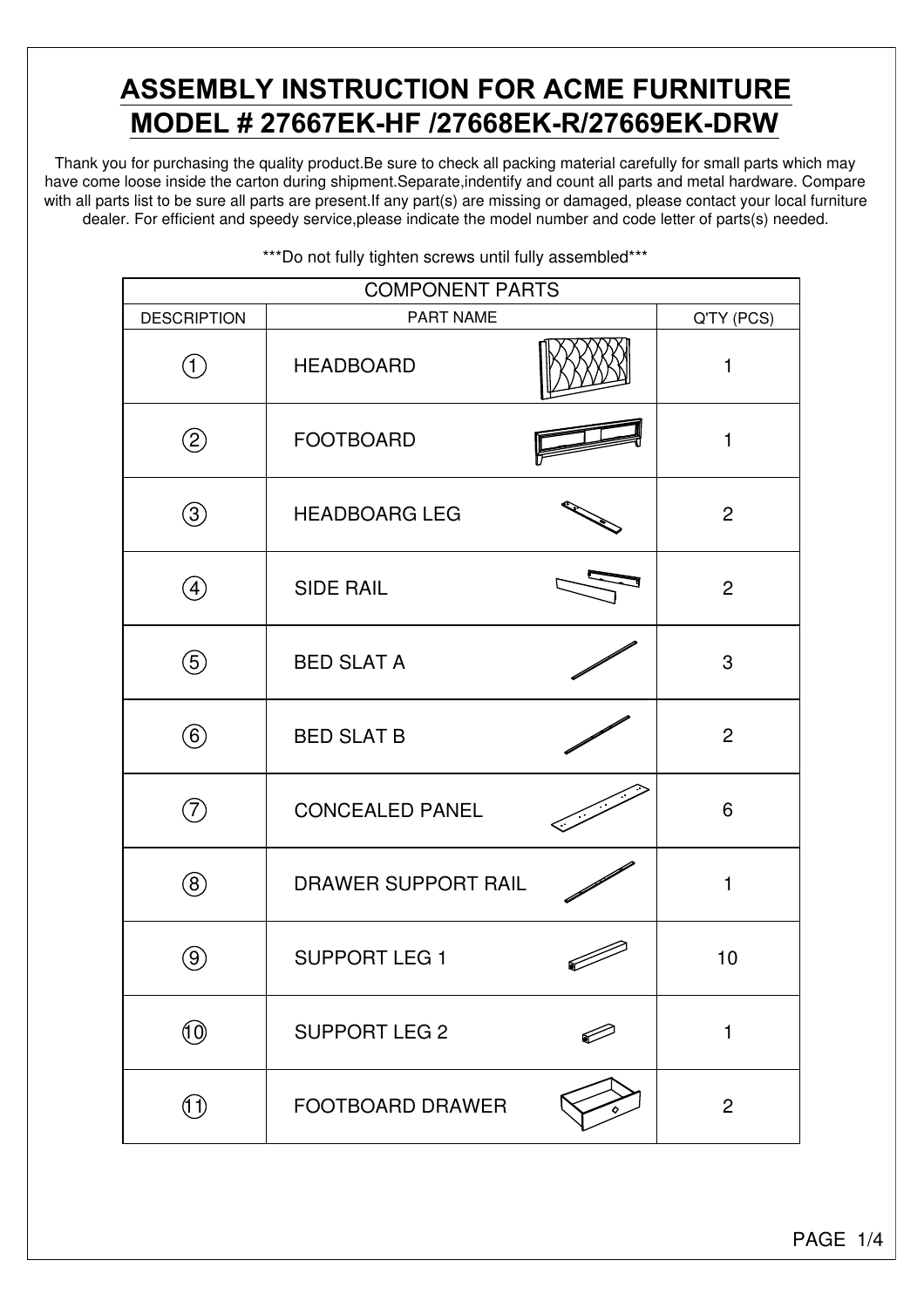

#### Attention:

\*\*\* Some number parts listed in the instruction sheet may not be in parts bags as they already be assembled. Carefully check parts and packing materials prior to ordering replacements.

## **How to assemble:**

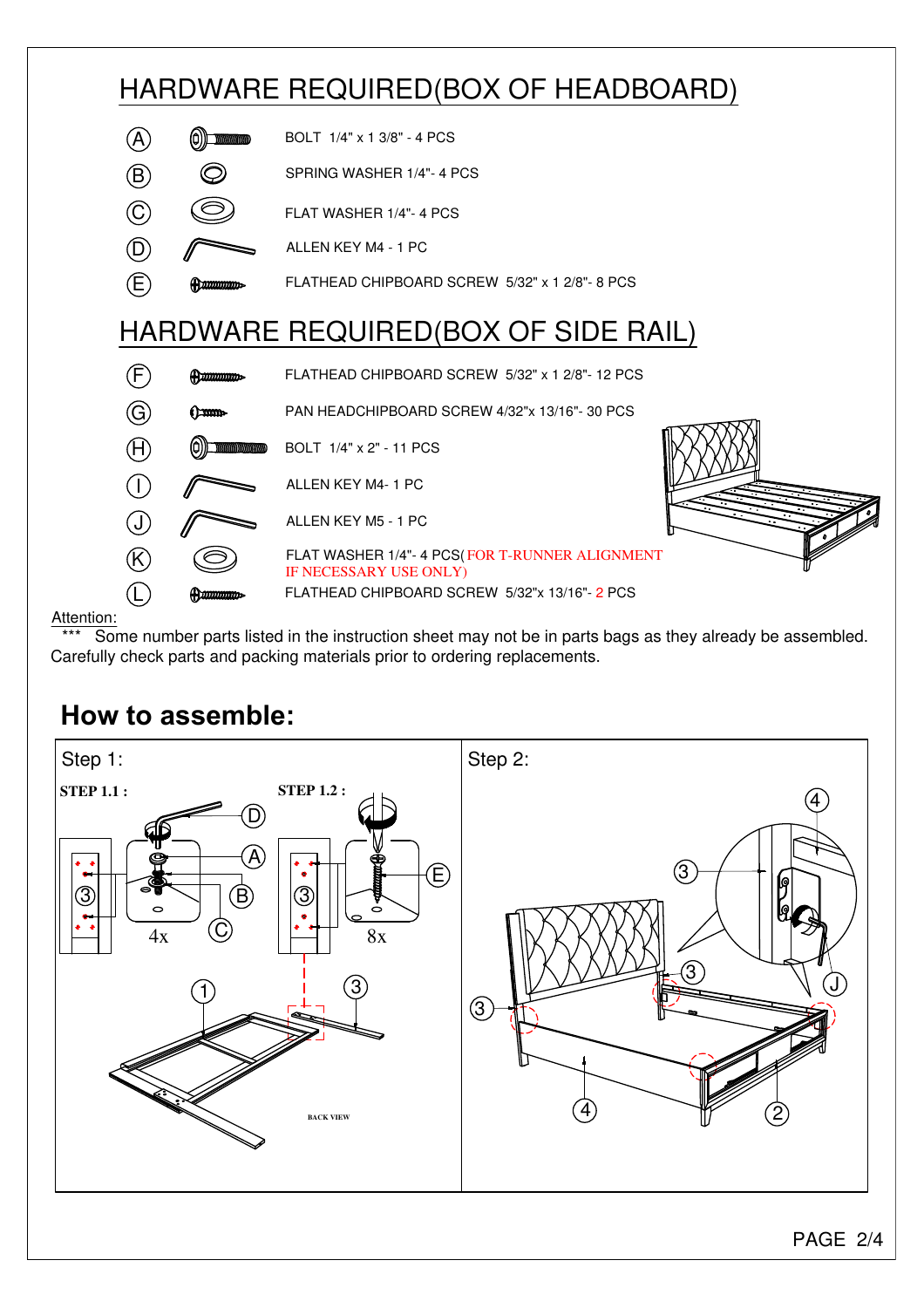### **How to assemble:**